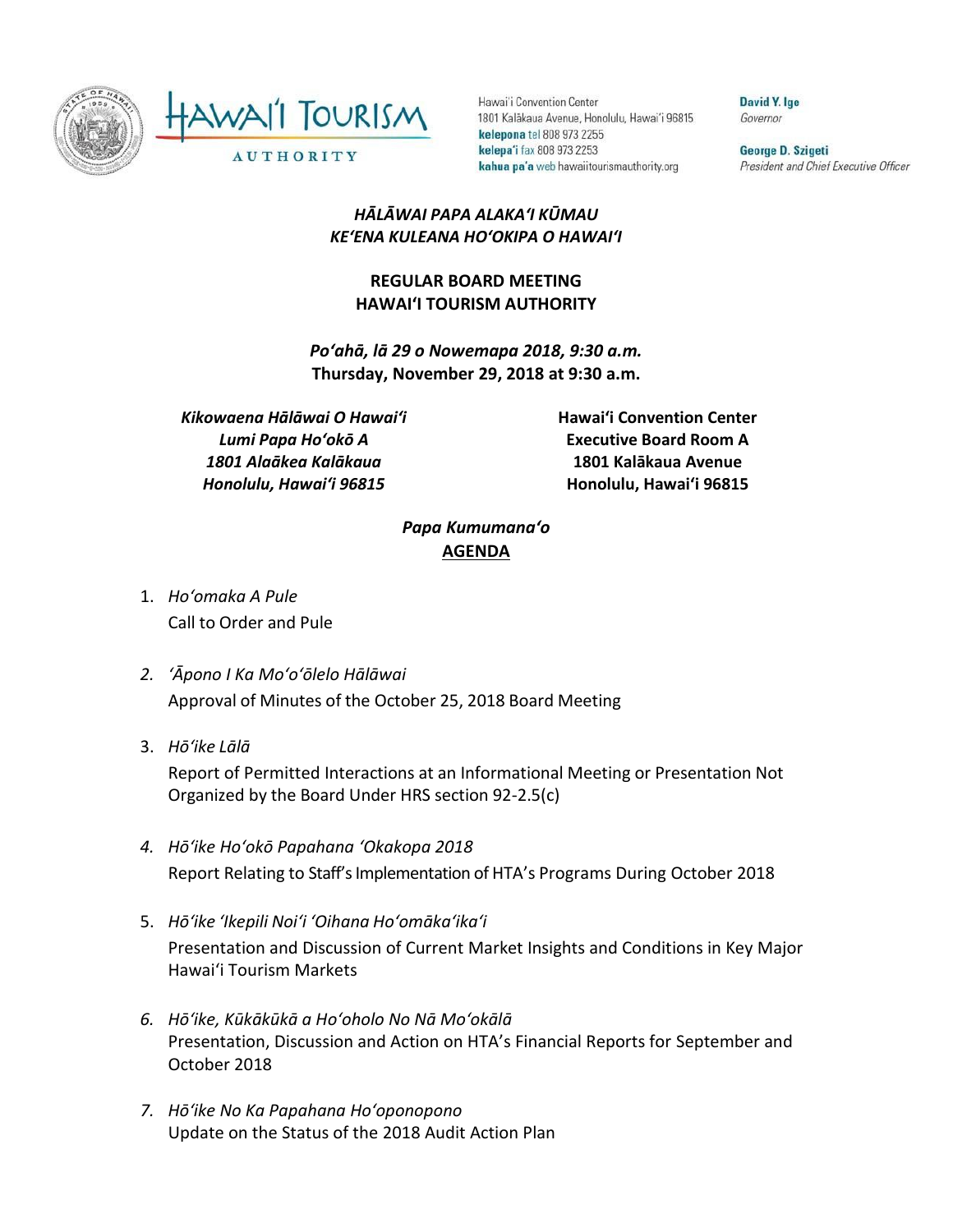- 8. *Hōʻike Hanana Kikowaena Hālāwai O Hawaiʻi* Presentation by AEG Regarding an Update of Hawai'i Convention Center Recent Operational Activities and Sales Initiatives
- *9. Hōʻike, Kūkākūkā A Noi Kālā No Nā Papahana I Hāpai ʻIa E Ke Kōmike Hokona Kūmau\*\*\** Report of, Discussion and Request for Funding Approval of Programs Recommended by the Marketing Standing Committee\*\*\*
- *10. Kūkākūkā A Hoʻoholo I Ka Manaʻo Hāpai A Ke Kōmike ʻImi Luna Hoʻokele* Discussion and Action on the Recommendation of the CEO Search Committee, Reported to the Board at its September 27, 2018 Meeting, on the Selection of a New CEO for the Hawai'i Tourism Authority
- *11. Kūkākūkā A Hoʻoholo No Ka Hai Luna Hoʻokele Kūmanawa* Discussion and Action to Appoint an Interim CEO for the Hawai'i Tourism Authority, to Serve Until the New CEO Commences Employment
- *12. Kūkākūkā A ʻĀpono I Nā Palapala I Pūlima ʻIa* Discussion and Approval of the Board Ratifying Any and All Documents Signed by HTA's Vice President, Finance and Director of Communications from November 1, 2018 through November 28, 2018
- *13. Hōʻike No Ka ʻImi I Luna Hoʻoponopono a Hope Pelekikena Hokona A Hoʻomohala HTA* Report of the Search Committee for HTA's Chief Administrative Officer and HTA Vice President of Marketing and Product Development
- 14. *Ho'oku'u*

Adjournment

*\*\*\* ʻAha Hoʻokō: Ua hiki i ka Papa Alakaʻi ke mālama i kekahi hālāwai kūhelu i kū i ka Hawaiʻi Revised Statutes (HRS) § 92-4. E mālama ʻia kēia hālāwai kūhelu nei ma lalo o ka § 92-5 (a)(4), § 92-5 (a)(8) and §201B-4(a)(2) no ka pono o ko ka Papa Alakaʻi kūkā a hoʻoholo ʻana i nā nīnūnē a nīnau i pili i ko ka Papa Alakaʻi kuleana me ko ka Papa Alakaʻi loio. He hālāwai kūhelu kēia i ʻole paulele ʻia ka ʻikepili a i mea hoʻi e mālama kūpono ai ko Hawaiʻi ʻano, he wahi i kipa mau ʻia e nā malihini.*

\*\*\* Executive Session: The Board may conduct an executive session closed to the public pursuant to Hawai'i Revised Statutes (HRS) § 92-4. The executive session will be conducted pursuant to § 92-5 (a)(4), § 92-5 (a)(8) and §201B-4(a)(2) for the purpose of consulting with the board's attorney on questions and issues pertaining to the board's powers, duties, privileges, immunities, and liabilities; and to discuss information that must be kept confidential to protect Hawai'i's competitive advantage as a visitor destination.